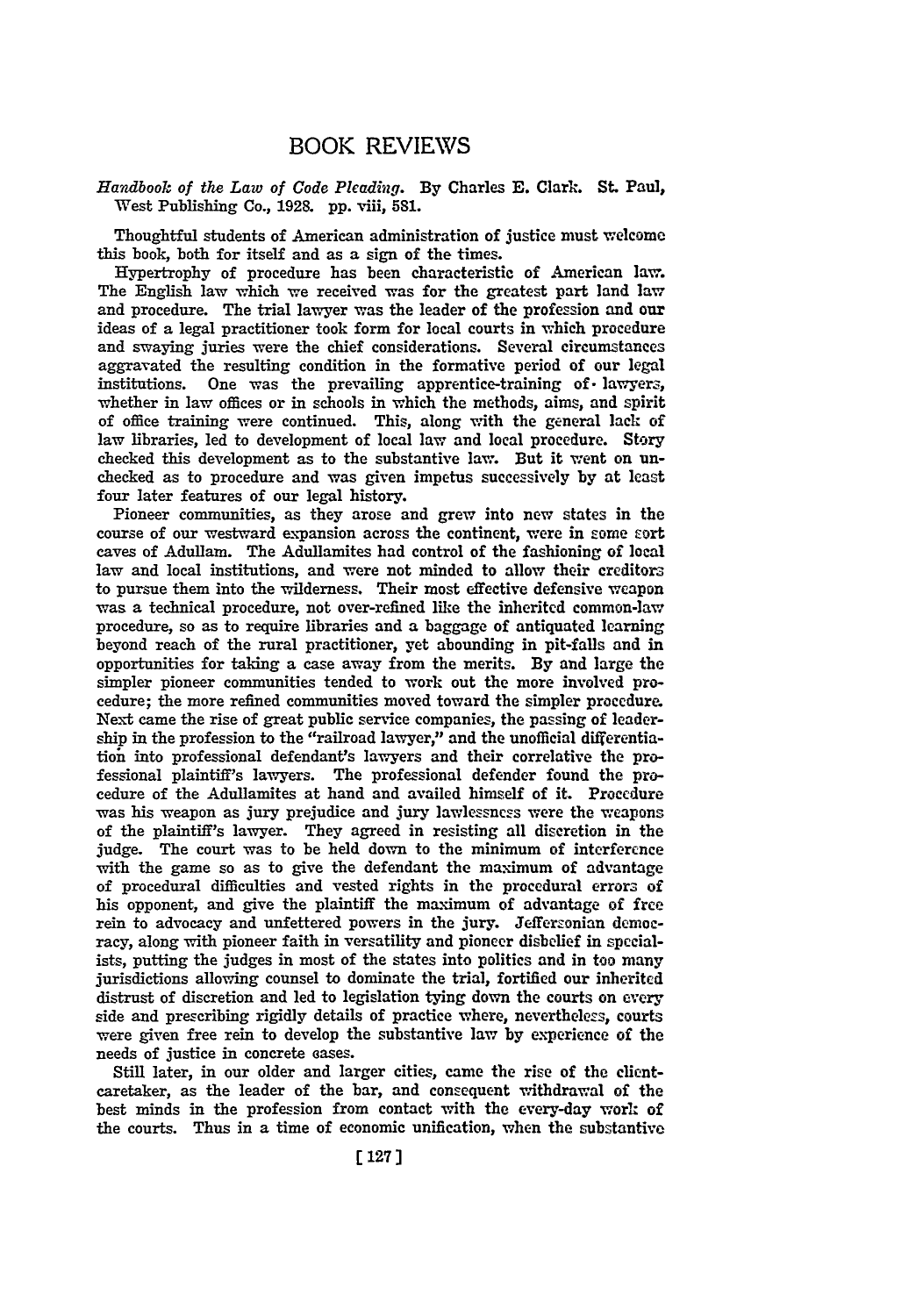law tends more and more to uniformity, procedure remains provincial and localized, so that a senator of the United States, representing **the** traditional view of the last generation, can resist the efforts of the American Bar Association for the simplification of federal procedure **as** involving a threat to the local bars.

A book for beginners which approaches legal procedure not as an arbitrary mass of rules analogous to those governing estates in land, not as a body of historically given fundamental propositions from which, as idealized **by** courts and text writers, we may never depart, but as a system of precepts devised and administered for certain ends, and to be **judged** and developed with reference to those ends, is a hopeful sign of better things.

Common-law pleading emphasized the function of formulating the issue (or *an* issue) because of the exigencies of the mechanical modes of trial which obtain in the beginnings of law. As these mechanical modes of trial became obsolete and jury trial changed from a mechanical to a rational proceeding, the issues formulated ceased to be the real issues. An issue was reached. But it was likely to be formal or even fictitious, leaving the real issues to come out at the trial of the formal issues. The earlier codes of civil procedure sought to supersede this formal issue pleading **by** emphasizing the statement of "ultimate facts." But this, too, became formal. A set of pleadings was likely in practice to raise **a** great variety of apparent issues from which the real issues had to **be** sifted at the trial and (subject to many technicalities) in the charge of the court. In the present generation the emphasis has been shifting steadily to the notice function of pleading; and it is not the least merit of Professor Clark's book that he has recognized this and, without dogmatism or propagandist argument, has shaped his book as a whole and his treatment of details accordingly.

Perhaps the least satisfactory parts of the work are sections **2-5,** treating of Roman legal procedure, Continental legal procedure, and, very summarily, the historical background of our own procedure at commonlaw and in equity. One needs to be a master of the subject in order to write about Roman procedure and Continental procedure in short compass for American readers. Few common-law lawyers are prepared for such a task. Nor are many prepared to write broad sketches of bits of our own legal history. It takes a master to make a few bold strokes with assurance. I suspect that the reason for the single-issue doctrine was not that the jury was composed of laymen **(§4)** but the requirements of the old mechanical modes of trial, of which originally trial by jury was one. One may see analogous phenomena in Aristotle's discussion of a "divided verdict" and in the doctrines of the Roman strict law as to *plus potitio*. Also, although the last century no doubt exaggerated the Germanic element, one may hardly leave out of account the Germanic distinction between the issue term and the trial term nor the course of framing the issue in Germanic law, when he comes to compare the Roman formulation **by** a magistrate with our formulation **by** the parties through alternate pleadings until a traverse is joined in. And as to equity pleading, one might suggest that the prolixity which obtained in England was a legacy **of** the eighteenth century even of formal over-refinement, while the rigidity which tended to obtain in the United States was due to lack of acquaintance with equity in our formative era and consequent assimilation of equity practice to practice at common law.

When he enters on his real task, however, the author is on sure ground and has given us a handbook which is in many ways a model. He makes no attempt at specious generalization of heterogeneous materials, yet is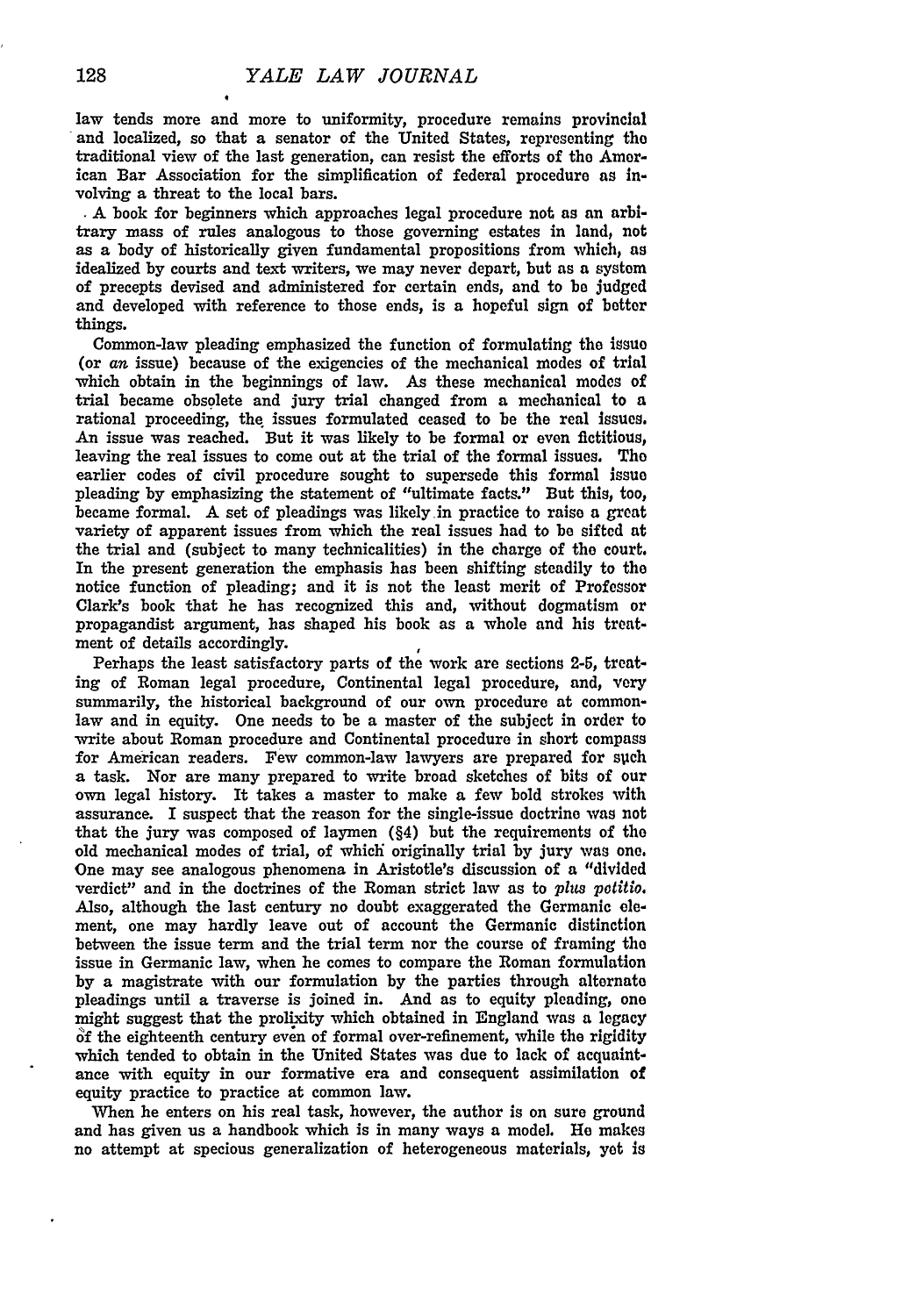not afraid to generalize where generalization is fruitful. He is not afraid to criticize, yet keeps criticisn in bounds in view of the demands of a handbook. He is not deceived by the illusory certainty by which the last generation set so much store. Thus he can give an analytical account of code pleading as it is, with an eye to what it is becoming, tempered, by the necessary historical cautions and yet affording possibilities for improvement **by** constant reference to the purposes of procedure and measuring of rules and doctrines **by** the ends to **be** met. Such a book, studied generally **by** those who are to go into the practice in the code states is not unlikely to achieve more than new codes and practice acts, however well drawn, administered in the spirit of the last century.

Particular mention should be made of the distinction between issue pleading, fact pleading, and notice pleading, which is carried through the whole book, and is made to bring the different problems into relation. This is in desirable contrast with the older method of treating each problem by itself with no unifying principle beyond history, usually employed only by treating the several code provisions as the culminations of a course of development along lines fixed in the common law.

It requires some hardihood in an author to approach in this fashion a subject so peculiarly in the realm of the practitioner, and it is not surprising that Professor Clark has not always had the entire courage of his convictions. One must not accept at its face value the claim for common-law pleading that "the exact issue had to be defined" *(§* 11). Rather it was an issue exact in form. Consider the general issue in ejectment, in replevin, in *indebtah's assumpsit.* Nor should one be too ready to admit that a "system of pleading the facts" was substituted **by** the codes *(§* 11). For at one end code pleading was turned back toward the common-law ideal by the doctrine of the theory of the pleading, while at the other end it has tended, without legislative aid, to run into notice pleading. As he rightly says (p. 29), "there is not so much a change in the kind of pleading as a change in emphasis." But the emphasis when placed with reference to the ends to be served is decisive. I doubt very much the assertion *(§* **11)** that our law of procedure is tending toward the procedure of the civil law, where pleading is in terms of asserted rights, as distinguished from demanded relief. Rather I suspect that both our law and the civil law are moving in the same direction. We have been giving over the quest for formal issues, due to the old mechanical modes of trial, and more and more making the pleadings give notice. Pleading in the civil law has been giving over the sharp distinctions that go with the closing of the roll, which likewise go back to the demands of archaic procedure, and has been coming toward notice as the basis of the asserted rights.

Equally bold and wholly praiseworthy is Professor Clark's constant sense of the futility of attempts at rigid analytical working out **of** the practical questions which arise in procedure. For example, the criterion as to jury trials under a regime of one form of action must be historical, tempered by consideration of .the purpose of the constitutional provisions as to jury trial and of how that purpose may be achieved practically. This is shown **by** the phraseology in many constitutions which guarantee the right to jury trial "as heretofore enjoyed." Sometimes the constitutional provision must be the sole guide. Sometimes it is supplemented **by** statutes which adopt the historical criterion. Sometimes it is supplemented by statutes seeking to make an exhaustive, detailed enumeration of the cases which are for a jury. Sometimes the courts have sought to provide such a detailed enumeration by means of a rigid analytical criterion involving the conception of the theory of the pleading. The result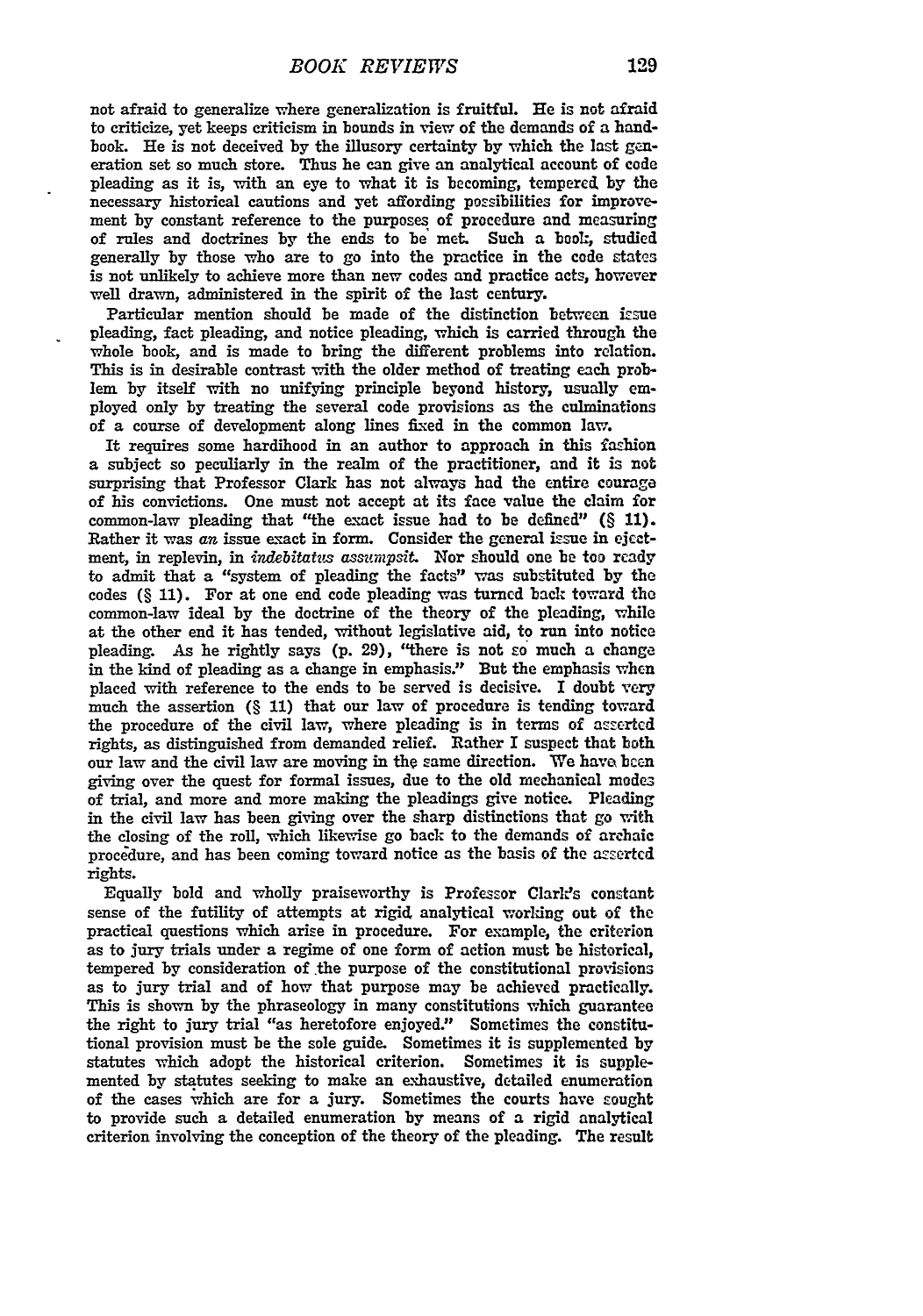has been confusion and exaggeration of procedural niceties and difficulties. The original New York Code of Civil Procedure speaks from an era of extravagant attempts to commit all things to juries and unfettered advocacy, of which our procedure was full, down to the end of the last century.

Another example may be seen in analytical conceptions of "cause of action," a typical example of the nineteenth century jurisprudence of conceptions. On the one hand there is the definition of "cause of action" in terms of right-duty relation-a phase of the attempt to resolve all things in terms of "a right," so conspicious in Holland's *Elements of Jurisprudence.* On the other hand, there is the view of "cause of action" in terms of a controversy in fact; as a state of facts out of which controversy arises, to be diagnosed finally for purposes of relief when the time for judgment comes. The single-right theory, really an exotic from the modern Roman law, is not only untenable under the authorities, but is due to the exigencies of analytical teaching. As Professor Clark well says, in any of its forms it yields only an illusory certainty. It is vain to seek to treat procedure after the manner of the law of real property.

Perhaps one further suggestion might be added to the excellent treatment of the doctrine of the theory of the pleading. In *Mescall v. Tully,* 91 Ind. 96 (1883) (cited in § 43, note **136)** ideas of common-law pleading were applied to equity pleading under the code. Something of this sort had been going on in equity pleading in England before the middle of the nineteenth century. A tendency to a doctrine of the theory of the bill begins with *Hiem v. Mill,* **13** Ves. Jr. 114, **119,** in the Jarndyco and **Jarn**dyce era of equity. But there was nothing in the code to call for it and it was not a doctrine of equity pleading before the code. Here again the law teacher made mischief. Bliss *(Code Pleading, §* **8)** made a "natural" *(i. e.,* ideal?) classification of code actions out of Chitty's division of personal actions into actions *in form er delicto* and *in form* **ex** *contraotu* **(1** Chitty, *Pleading* **(1808) 85).** Chitty's formal distinction was made into a natural distinction by teachers and text writers and for a season was written into the codes.

A few small matters remain to be noted. One feels at times that, in his conscientious and laudable endeavors to bring together all the materials on both sides, Professor Clark treats all print as created free and equal. See, for example, the American opinions as to the success of the English practice under the Judicature Act, cited in section 6, note 44.

On page 25, line three of the text, I suppose "remembered" is a clerical error for "amended."

In section **13** it is perhaps a bit misleading to say that "ordinarily" there is "a simple written summons signed by the plaintiff or his attorney." It is true of ten states, on in substance, eleven. It is an alternative in two more. But it is not true in twelve code states, including such important jurisdictions as California, Indiana, Missouri, North Carolina, and Ohio. Nor is the question as to jury trial in probate appeals quite as simple **as** it is made to seem in section 16. It should be remembered that the validity of a will as to real estate was passed on by a jury on an issue of *devisavil vel non.*

Professor Clark's book brings out admirably what has been accomplished for improvement of pleading in the present generation. It shows the lines on which that improvement must go forward. Its influence will **be** good in every direction. I hope it will be widely read by students and consulted and pondered over by judges and practitioners.

Roscoe **POUND.**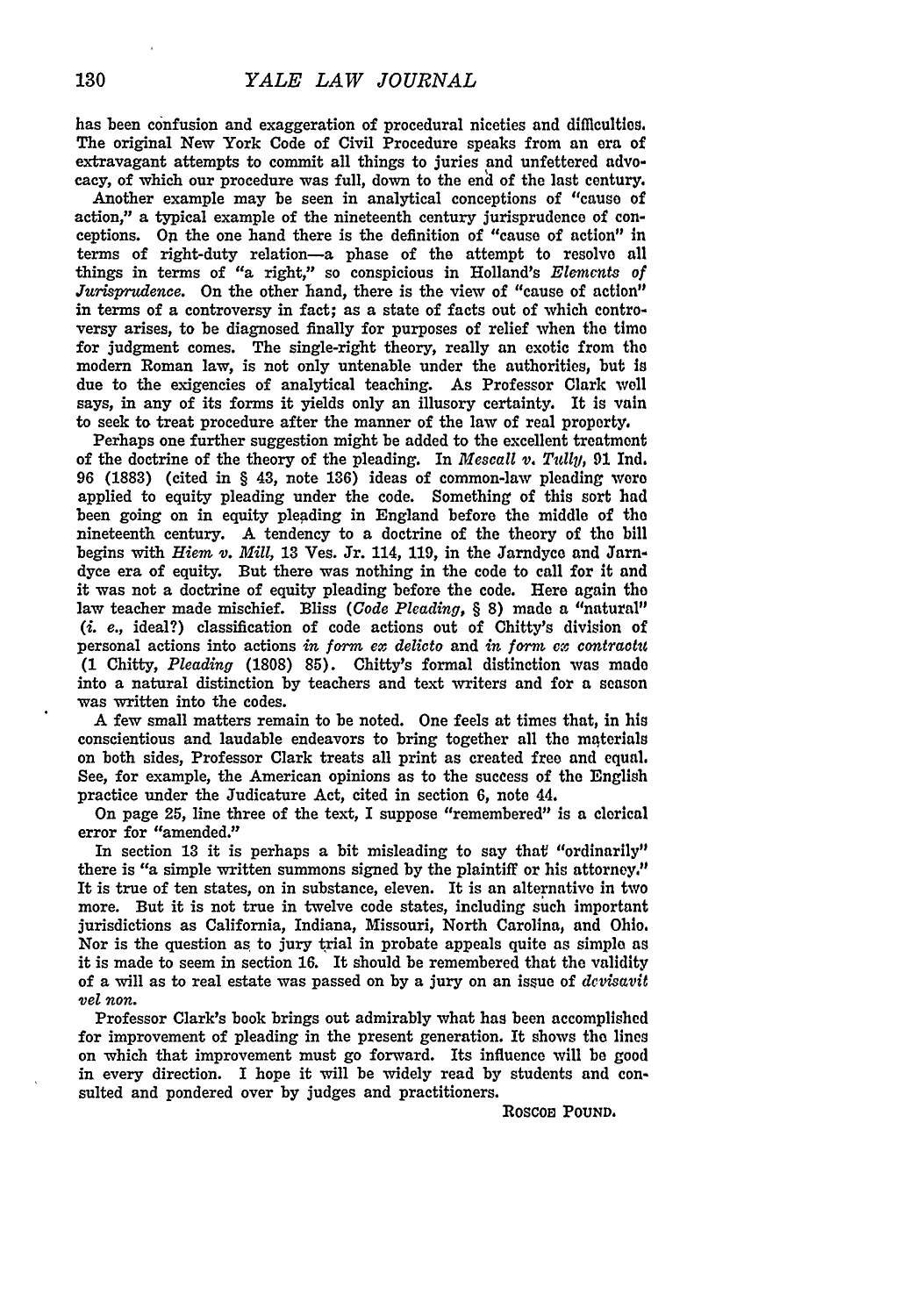*The Drafting of the Covenant.* **By** David Hunter Miller. With an introduction **by** Nicholas Murray Butler. New York, **G.** P. Putnam's Sons, 1928. Vol. I, pp. viii, **555.** Vol II, **pp. 857.**

Two or three books which have been published so far since the Conference of Paris which put an end to the War of 1914, have revealed to the world some of the details and of the not generally lmown motives to which the pact **of** the Society of Nations answered in its elaboration. The whole of this work was hedged in with great secrecy, and not evcn the minutes of the Commission which was entrusted with its preparation were published, although printed as fast as they were adopted. Those of us who were familiar with them through having helped as plenipotentiaries of one or other of the belligerent nations in the Peace covenant, took cognizance with a certain amount of astonishment of definite versions which the press and even some books often adopted.

Today, thanks to this most useful and complete work by **Mr.** David Hunter Miller, the situation is completely changed. The documents from which the Covenant was to take rise, from the Phillimore plan of the 20th of March, **1918,** down to each and every one of the proceedings of the Commission, including the four te.ts proposed **by** President Wilson, are all inserted word for word in volume II, whilst the first volume contains day by day and act by act the history of its elaboration.

The work is written **by** a man who played a most important part in all these proceedings as member of the North American Delegation and who, with Mr. Hurst, gave his name to the transactional project which served as a basis for the one which was approved **by** the Commission and, consequently, for the present pact. And as the author had the happy idea of taking notes of what was taking place before him, officially **as** well as in private, there are to be found in his work more than one most curious anecdote as well as several important episodes which throw great light on what took place during those months in which the Treaty of Versailles was elaborated and which were equally filled with hope and anxiety for a large part of the civilized world. We may boldly assert that in the future it will be impossible to write the history of this most transcendental peace, which occupies in the 20th century a place analogous to that of Westphalia in the 17th, or to that of Vienna in the 19th, without consulting and commentating upon Mr. Miller's work. It is not a mere store of dates and conversations, as are usually to be found in memoirs, but the work of a writer worthy of the name, who knows how to add to the narration of facts sagacious remarks and most useful teachings.

The number of collaborators in the Covenant of the League of Nations and their diverse training, some being politicians, others lawyers and others again Government officials explains why the results of that Covenant may extend into very different spheres and is adapting itself to all kinds of evolutions. There is a purely political aspect to it, in which the European situation resulting from the war is finding the means of rezolving some of its most serious difficulties and of smoothing out differences of opinion between the smaller and the greater powers, the results of which might be very serious were it not for this means of action. Another of its aspects is a social one in international relations, substituting the informal conversation in unavoidable and fruitful interviews in place of diplomatic correspondence, in which latter aggressiveness and conciliation often crop up out of season; still another of its aspects is an administrative one, in that it renders formal and intensifies the common work of maintaining close touch in every department from that of the post and telegraph to that of industrial property and of sanitary co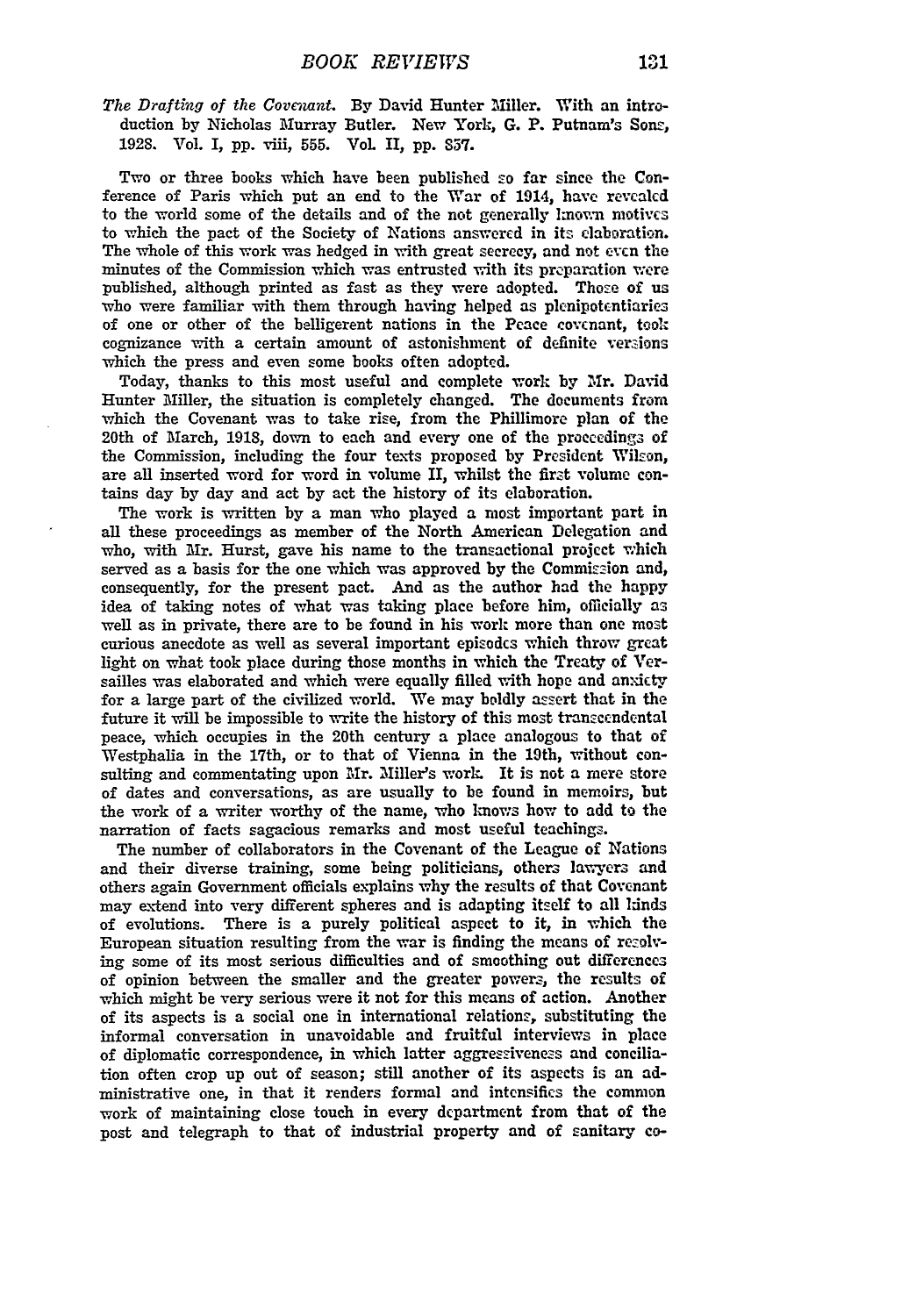operation. It is gradually changing the moral and material solidarity of the universe into a legal one; and many other multifarious aspects are constantly cropping up which have on certain occasions brought together on the committees at Geneva people who seemed on certain occasions most opposed to the objects and even to the existence of the Pact.

Perhaps the greatest merit of the great idealistic and humanitarian work, which has been more or less perfectly realised, and which this book describes step by step, is precisely its elasticity, which has made it possible to adapt it every day to fresh collective requirements, and which makes its universal acceptance possible for certain ends, though for others, in the end, continental or regional groups which already exist in fact impose themselves.

At the end of the second volume, in addition to a detailed alphabetical index, there is another which follows the order of the articles of the Pact and which gives in detail all the pages of both volumes on which reference is made to each one of them. It is of great practical use in consulting this work and will necessarily be of great service to all those who may search in it for light on any special point.

Whatever may be one's opinion concerning the League of Nations, and while recognizing that its creation and management are bound, like every other human institution, to give rise from time to time to criticism favorable or adverse, this most important publication by Mr. Miller is bound to make it well known and will occupy a favored place in every library consecrated to the subject of which it treats. International Law has been enriched by it.

The Hague. **ANTONIO S. DE BUSTAMENTE.** 

## *Handbook of Federal Jurisdiction and Procedure.* **By** Armistead M. Dobie. St. Paul, Minn., West Publishing Co., **1928. pp.** xiii, **1151.**

In view of the many existing books on particular phases of federal jurisdiction and procedure, many of which contain several volumes, the broad and detailed subject matter contained in this new addition to the Hornbook Series is a rather extraordinary accomplishment in itself. Probably there does not exist any other single volume which gives so complete and thorough a picture of the federal judicial system as a whole. Indeed, an outstanding feature is the painstaking care with which the leading authorities and other source materials have been collected in a series of footnotes which makes it possible for any one particularly interested in some special phase of the subject to further pursue his study and inquiry.

The author is at his best in discussing that body of principles having to do with the jurisdiction of the district courts. The chapters on diversity of citizenship, cases involving federal questions and removal jurisdiction and procedure are gems.

Those interested in the development of a more cohesive system of procedural jurisprudence throughout the United States will attach much significance to Professor Dobie's discussion of proposed or possible reforms. It is evident that these important matters are constantly in his mind; and the fact that he discusses them at all, in a text book prepared primarily for practitioners, and only incidentally for students (see p. v), is a distinct and most welcome departure from what may be called the modern text book tendency.

There are probably comparatively few persons in the country so well equipped by training, research and experience, to discuss these proposed or possible reforms. And yet in almost every instance the discussion is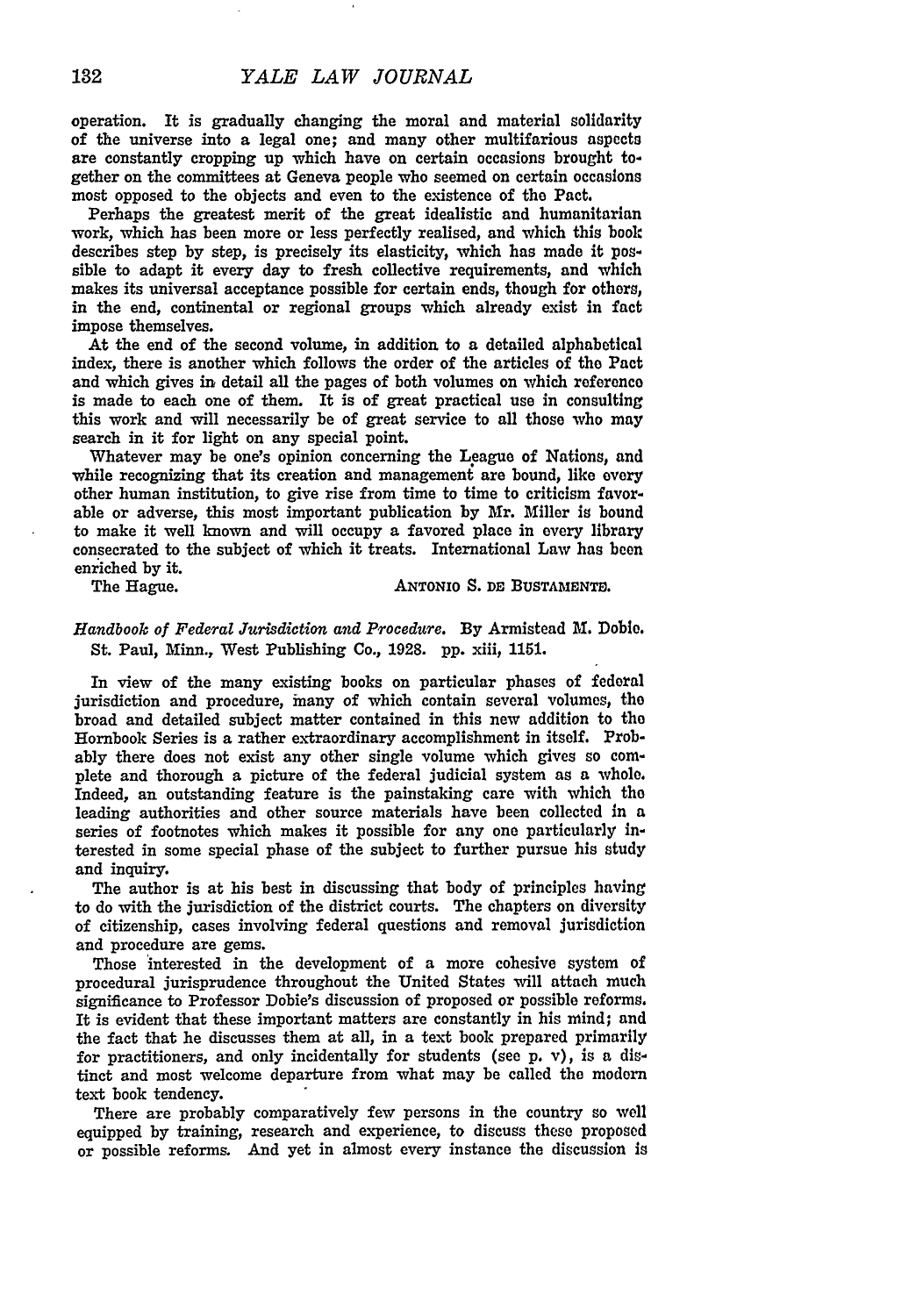rather brief and cryptic. Just enough to whet one's appetite, and to leave one with some sense of incompleteness. Thus the learned author hints at the desirability of perhaps abolishing diversity of citizenship as a ground of jurisdiction in view of the steady progress toward the elimination of "prejudice against the stranger litigant in the courts of a state;" and he mentions, in passing, the great change in the social and economic life of the various communities brought about by "integrated industries and improved transportation facilities.' The congestion of the federal district courts, the continual cry for more federal judges and other circumstances would make some elaboration on this subject exceedingly **in**teresting reading.

There is probably no more important and necessary reform in federal procedure than the prompt passage of some federal statute which shall give the Supreme Court the power to prescribe uniform rules governing the practice and procedure in actions at law in the federal district courts. This subject receives a mere three pages of discussion.

On the subject of admiralty jurisdiction the most interesting, and probably most confusing development, beginning with *Knickcrbocker Ice Co. v. Stewart,* **253 U. S.** 149, 40 Sup. Ct. 433 **(1920),** and continued in *State of Washington v. W. G. Dawson & Co.,* 264 **U. S.** 219, 44 Sup. Ct. 002 (1924), and *Robins Dry Dock & Repair Co. v,. Dahld* 266 **U. S.** 449, 45 Sup. Ct. **157** (1924), is stated so briefly as to leave a reader, unfamiliar with the subject, largely uninformed concerning the importance of the subject, the doubts which remain to perplex one, and the probable bearing of this line of decisions upon other phases of admiralty law.

No doubt Professor Dobie would at once state that he would have been only too pleased to discuss these and many other kindred subjects had the space and opportunity been available. We may, nevertheless, express our disappointment at not learning his views more fully.

One of the striking features of the book is the careful and entirely successful attempt to set forth the general rules and provisions governing federal procedure, civil and criminal, rather than to content himself with a full discussion on the subjects of jurisdiction and a mere curzory treatment of the practice and procedure. While many of the statements **re**garding the practice and procedure are of a purely formal character, they are fully and accurately set forth and they add greatly to the general usefulness of the book.

## HAROLD R. MEDINA.

## *The Neutrality of thw Netherlands during the World War.* **By** Amry Vandenbosch. Grand Rapids, Mich., Wm. B. Eerdmans Publishing Co., 1927. **pp.** 349.

While some persons are thoughtlessly asserting that war has been "outlawed" in the sense that it is now a status outside the law and devoid of legal regulation, and while others are taking the view that the traditional legal system of neutrality is obsolete in view of the existence of the League of Nations, it is of great value to international lawyers to have Professor Vandenboseh's scholarly study of the neutrality of the Netherlands during the World War. With full paraphrases or quotations from the diplomatic correspondence, the author has presented in carefully organized form a clear picture of the difficulties confronting a small neutral state and of the courageous and skillful struggle of the Netherlands Government to preserve its neutrality in the trying times of 1914 to **191.** Professor Vandenbosch has utilized the Dutch Orange Bools and White Books, numerous British Parliamentary Papers, the published war cor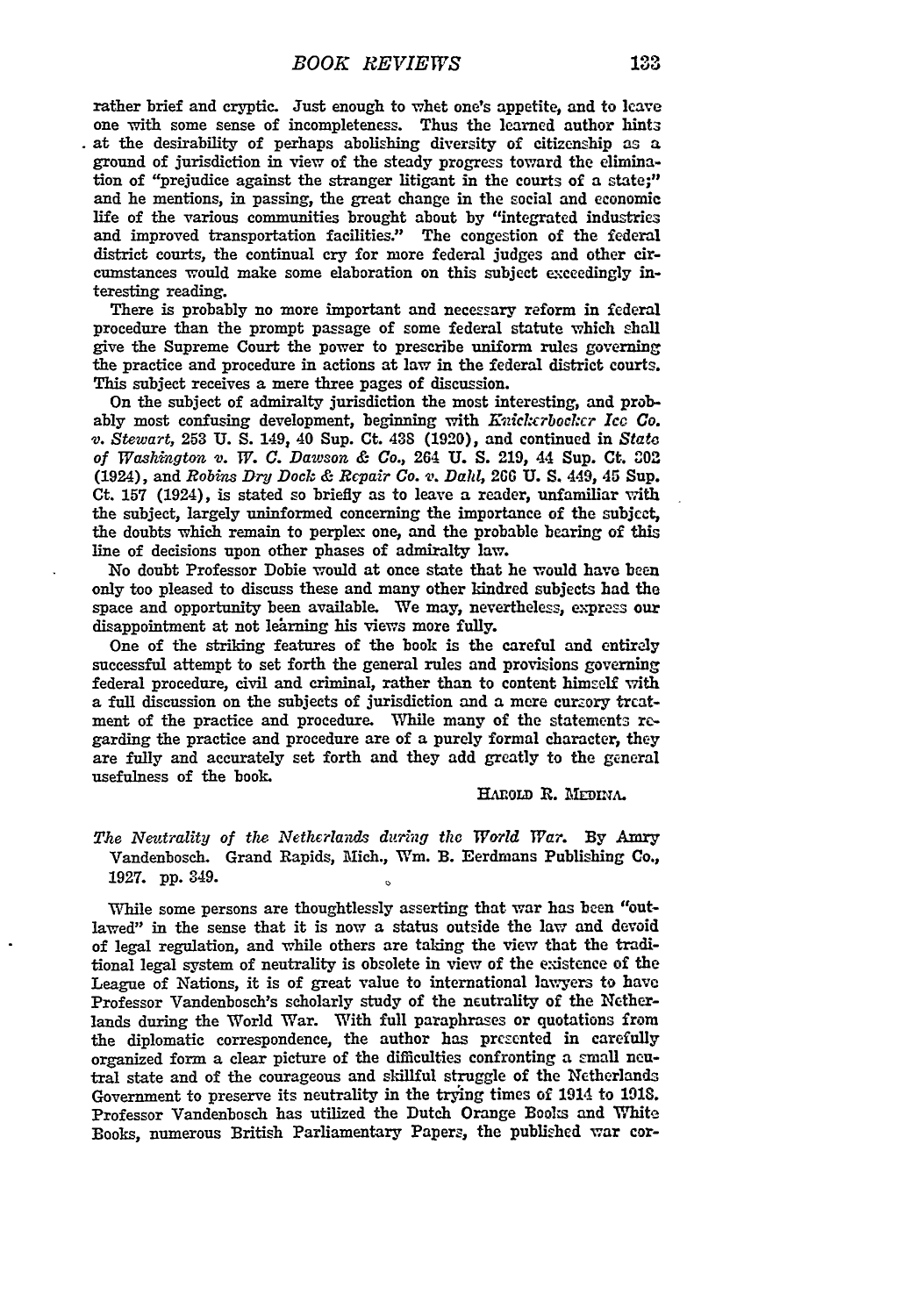respondence. of the Government of the United States and other official data in addition to much secondary material.

The book has three major divisions dealing respectively with Enforcement of Neutral Duties, Controversies Over Neutral Rights, and a General Estimate of the Dutch Neutrality Regulations. Under each of the first two of these main divisions the material is admirably grouped into such topics as Transit of Military Materials, Admission of Belligerent Warship, Blockade and Retaliation, Destruction of Neutral Prizes, and the like. In treating each of these questions the author takes up separately the controversies between the Netherlands and the various belligerent governments, follows the presentation of the factual side with **a** brief survey of the existing rules of international law and concludes with an estimate of the soundness of the Dutch position. In addition there are eleven appendices containing the texts of the more important Dutch regulations, an index and a good bibliography.

In regard to the presentation of the factual data, Chapter VIII on the Admission of Belligerent Armed Merchantmen, Chapter XII on the Right of Asylum-The Case of the Kaiser, the data on the Netherlands Oversea Trust Company in Chapter XIII, and Chapter XVI on Neutral Convoy are of particular interest. But the contributions made by the author's study are by no means confined to these topics. His disagreement with the British retaliatory actions, with the Allied system of "blockade" and with the German war zones are to be welcomed. Even where the reader disagrees with the author's conclusions he is grateful for the added light thrown upon the problem and for the fair, open minded analysis of national views and pretensions. Throughout the book a great service is rendered by indicating the defects which practice revealed in the Hague Conventions and by suggesting the lines along which at some future conference they may be improved. The reviewer subscribes to Professor Vandenbosch's statements that:

"The Dutch regulations with respect to certain phases of neutral duties have a singular importance, for they indicate a veritable evolution of neutral duties along the lines of fundamental principles previously established. Out of the diplomatic controversies with respect to the Dutch regulations concerning aircraft, radio, internment of both property and belligerent persons coming upon neutral territory, the treatment of prison- ers of war interned on its territory by mutual agreement of the belliger-ents, the non-admission of warships, belligerent armed merchant-men, and prizes, have come clearer conceptions of neutral duties under modern conditions of warfare. These will form a useful working basis for the re-codification of the laws of neutrality on land which is so urgently needed."

One may add that the presentatioq of this data in so clear and accessible a form constitutes an additional service to the future of the international law of war and neutrality.

PHILIP C. JESSUP.

*Appellate Practice and Procedure in the Supreme Court of the United States.* **By** Reynolds Robertson. New York, Prentice-Hall, Inc., 1928. pp. xxxix, 360.

The number of cases which the Supreme Court of the United States is called upon to consider is relatively small in comparison with the entire volume of litigation that is pending in the various appellate courts of this country at any given time. And it is necessarily true, therefore, that the average practitioner rarely finds himself before the nation's highest tribunal. When, however, it becomes necessary for him to seek or to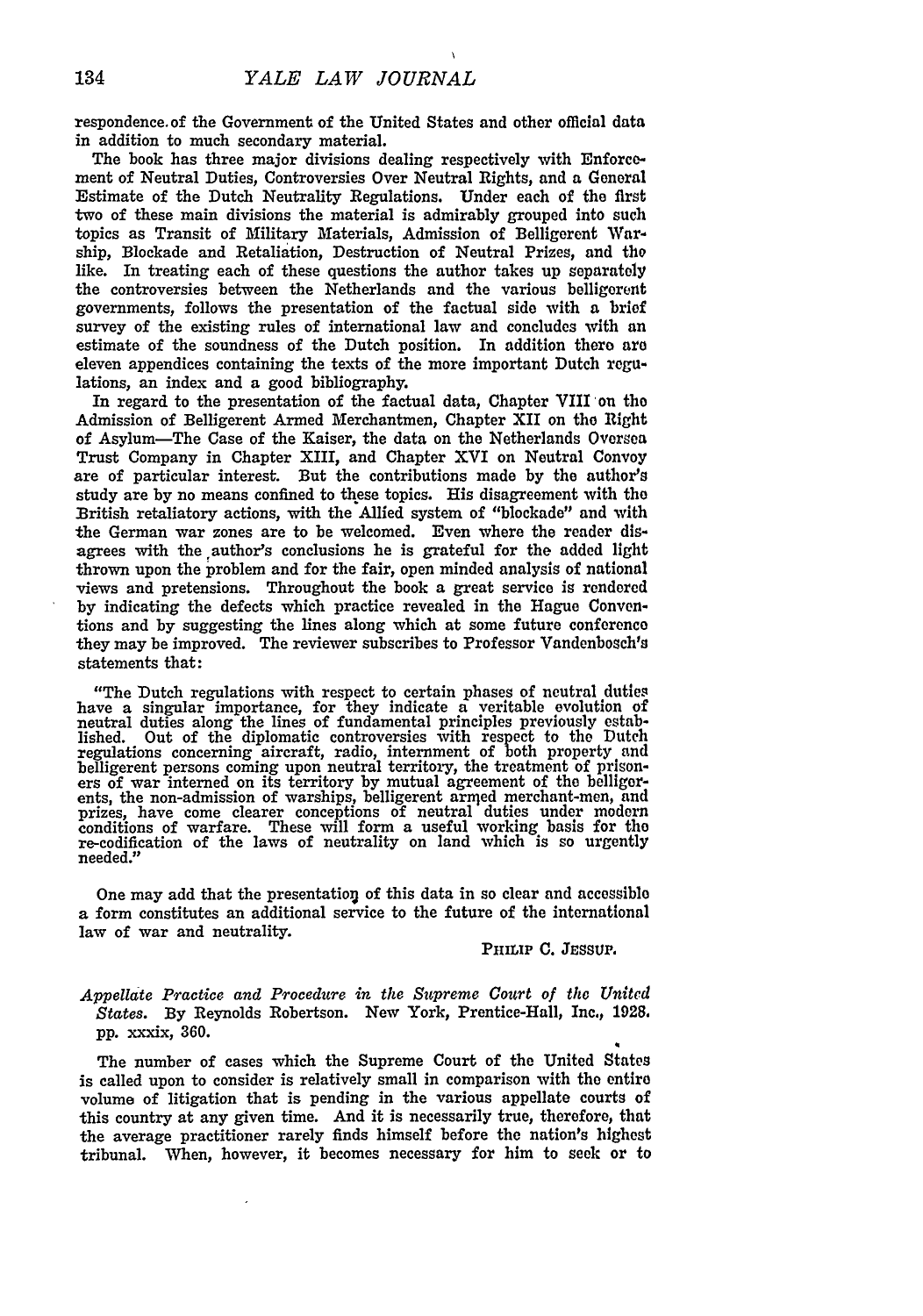resist a review by the United States Supreme Court he finds himself confronted by many practical questions of procedure and practice. The aim of Mr. Robertson's handbook is to answer those questions:  $\mathbf{u} \cdot \mathbf{v} \cdot \mathbf{v}$  to set down a chronological outline of the steps necessary to be taken, both in the lower courts and in the Supreme Court, in order to perfect a writ of error or appeal to the Supreme Court, or to apply for a writ of certiorari from that Court." The volume assumes that the practitioner has determined upon the proper remedy and seeks "to suggest the usual procedura to be followed in perfecting his application, filing his case in the Supreme Court, and conducting it while there, with regard to the statutes, the rules, the decisions, and the established practice."

The Act of February **13,** 1925, amending the Judicial Code, greatly increased the number of cases that may be reviewed only on writ of certiorari. Since the enactment of that statute, comparatively few cascs are subject to review by the Supreme Court as a matter of right. Six of the sixteen chapters in this book are devoted to the writ of certiorari, and it is treated in minute detail from the viewpoint of both the petitioner and the respondent. The steps to be taken **by** counsel for the petitioner are set forth, and each step is discussed and explaincd **by** reference to the controlling statutes, rules and decisions. Various contingencies that may preclude a consideration of the petition on its merits are mentioned, with suggestions as to how to avoid them. The distinction between the writ of certiorari to a state court and to the several federal courts is shown, as is also the procedure to be followed in obtaining a stay of the mandate of the lower court pending an application for certiorari. The duties of the respondent are also fully explained.

The practice on writ of error, appeal, and certified questions is likewise discussed in detail. The final chapters are devoted to motions, briefs, the argument and submission of cases, and to opinions, judgmcnts, mandates, and rehearings.

The Act of January *31,* 1928, abolishing the writ of error to fcderal courts, was passed after the book had gone to press. The probable effect of that Act is discussed in an appendix. This discussion is particularly valuable in view of the fact that the statute has not yet been construed by the Supreme Court.

This volume does not purport to be a treatise on federal practice; it is a manual written in simple form and designed to serve as a practical guide for the practitioner in the Supreme Court of the United States. Through long experience as an assistant in the office of the Clerl: of the Court, the author is peculiarly well qualified to write such a handbook. It contains many valuable forms and much material that has never before been published, and the practitioner will find it an invaluable aid in its field. It will save him much time and expense and will relieve him of considerable perplexity and anxiety. Of perhaps equal importance to the careful lawyer is the fact that it will enable him to follow the approved and customary method.

Birmingham, Ala. **DOUGLAS ARANT.** 

*Some Lessons from our Legal History.* **By** William Searle Holdsworth. New York, The Macmillan Co., 1928. **pp.** viii, **190.**

Professor Holdsworth's thesis is that rules of law, both substantive and procedural, have come into existence as the result of a long series of experiments. The method has been that of trial and error. From this, it follows that a knowledge of the experiments-of the efforts to secure effective means for a desired end-is a valuable, nay a necessary, part of